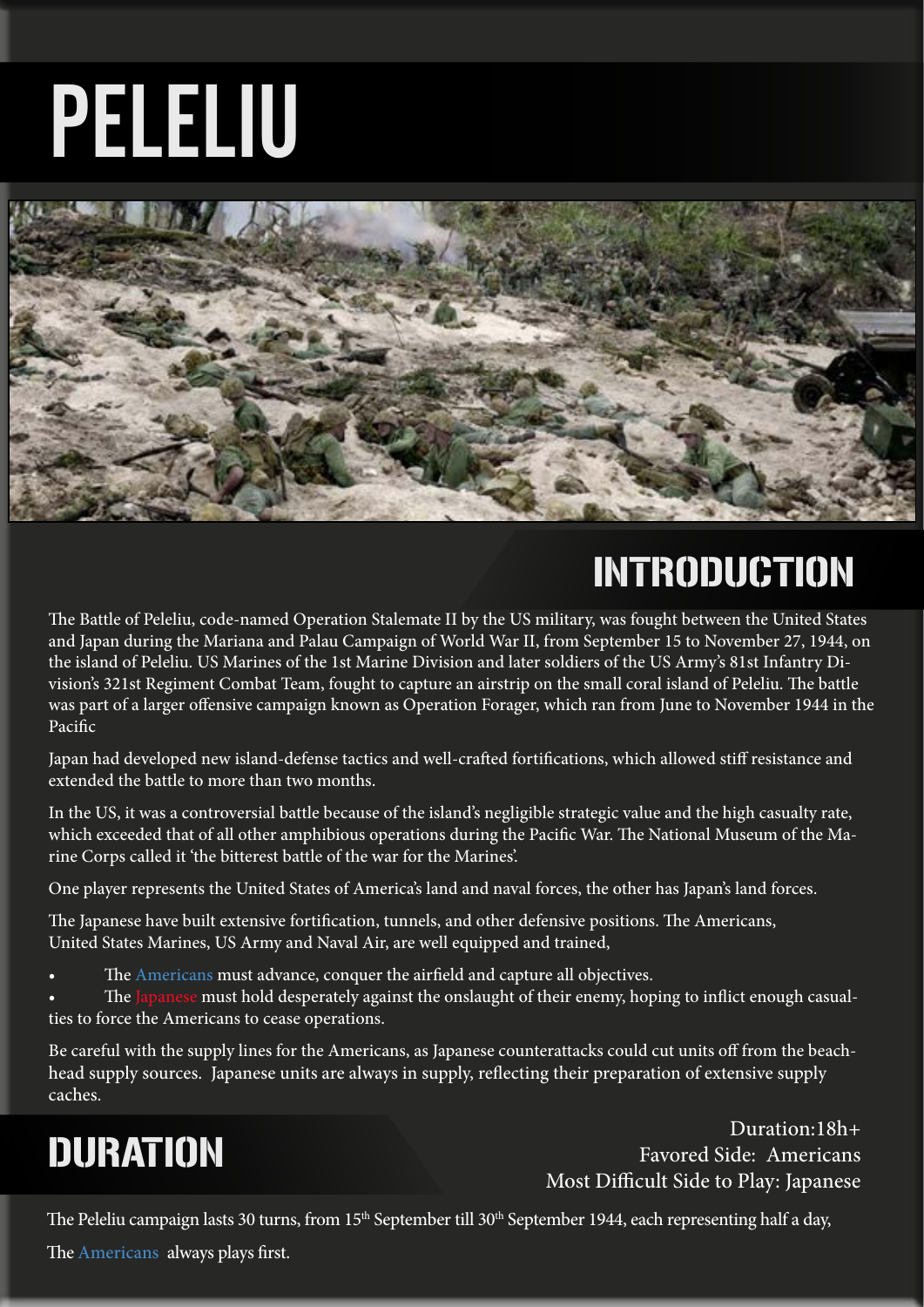

# FORCES

The American forces include United States Marines Corps (1<sup>st</sup> USMC), United States Army (321<sup>st</sup> RCT / 81<sup>st</sup> Dviision) and United States Navy units.

The Japanese forces include Japanese Army and Japanese Navy Land (equivalent of Marines) units.

## MAPBOARD

The map represents the southeastern part of the island of Peleliu, and "landing areas" where USA land units arrive.

Naval Air and Fire Support icons and units are placed in two "Off Map"Boxes representing the US Navy fleet offshore supporting the invasion.

There are objectives on the main map that yield Victory Points

**AIR STACKING**: in this scenario it is limited to 4 points of stacking in all regions except off-map boxes, where it is unlimited. Most air units have a 1 point stacking value

(the Naval Fire support units are classified as 'air' units for purpose of movement and action but are wortth 0 stacking points).



### VICTORY \*\*\*\*\*

#### **IMMEDIATE VICTORY**

The Americain player wins if he conquers all of the Airfield, all villages, and the "Last Redoubt" (Bloody Nose, Umurbogol, Kamiltiantuk).

The Japanese player wins if a preset level of Victory Points is reach, those VP being earned when US Marine units are eliminated in combat. He also wins automatically if his opponent does not control all the regions of the Airfield by the end of Turn 8.

Otherwise, the player with the most Victory Points at the end of the scenario wins the game.

#### **BONUS VP**

Many regions and structures give VP when captured, and may cause loss of VP if lost. All of those are shown by the VP stars on map and in the region navigator. *Right click on any owned region and examine the "Regions" tab and the "Structures" tab to see locations that award VP.*

Elimination of any US Armor or Mobile Infantry gives Japan +3 VP each, and USA -2VP each. Elimination of and Japanese Armor or Mobile Infantry gives  $USA + IVP$  each.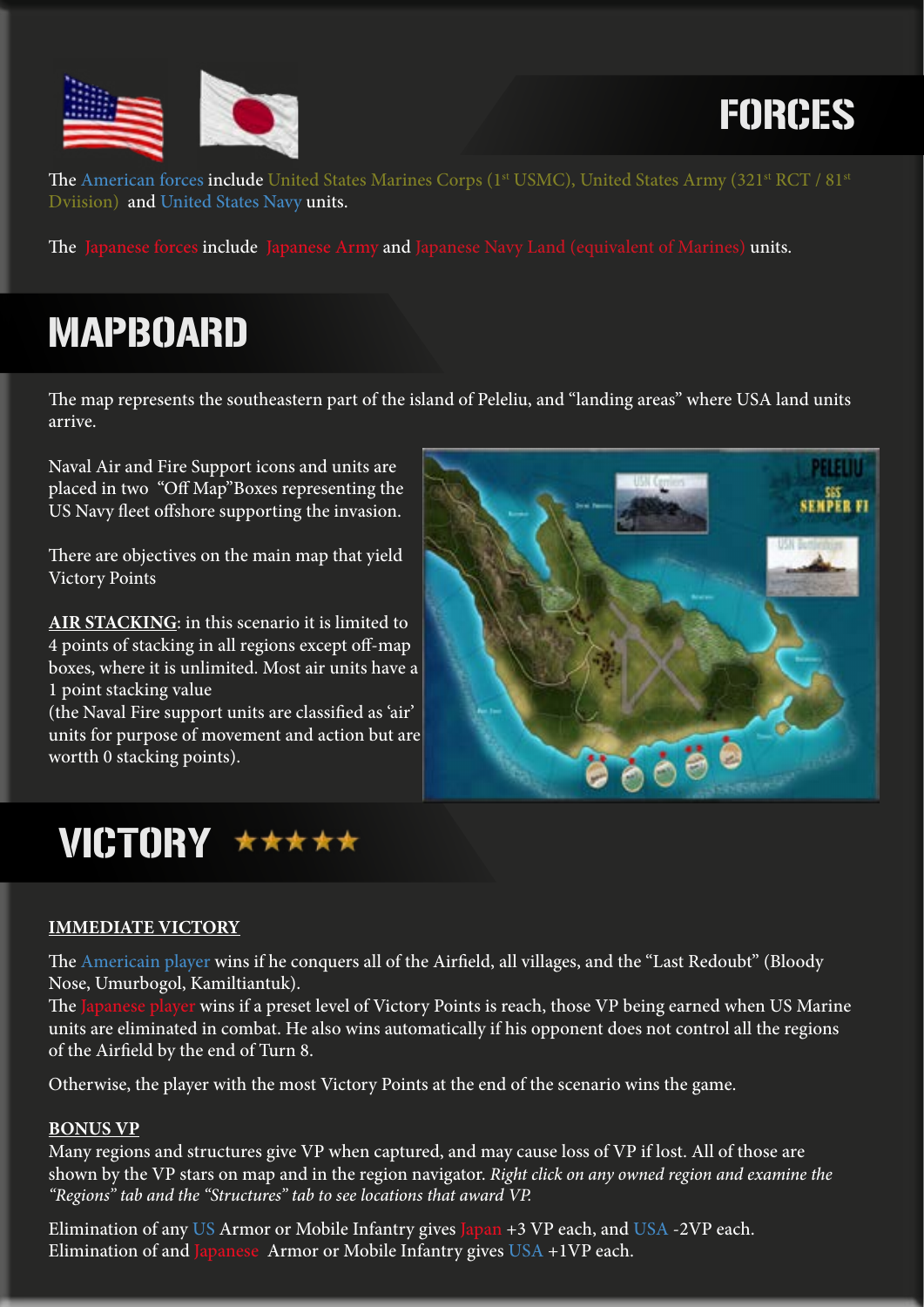## REINFORCEMENTS

#### **AMERICANS**

#### [Turn 1] September 15, 1944, AM

 $1<sup>st</sup>$  Marine Division :  $1<sup>st</sup>$ ,  $5<sup>th</sup>$ ,  $7<sup>th</sup>$  Regiments each with 3 Infantry battailons,  $11<sup>th</sup>$  Artillery regiment with 4 battalions, 3 Companies of USMC Tanks

2<sup>nd</sup> Marine Division: 2<sup>nd</sup>, 6<sup>th</sup>, 8<sup>th</sup> Regiments each with 3 Infantry battailons, 10<sup>th</sup> Artillery regiment with 4 battalions.

[Turn 16] September 23, 1944, AM (if not delayed by card play, see below) 321<sup>st</sup> Regiment Combat Team: 3 Infantry Battalions, 321<sup>st</sup> Artillery battalion

#### **JAPAN**

Peleliu Sector Unit (Lt. Col. Kunio Nakagawa) Starts with 14<sup>th</sup> Infantry Division, composed of 2<sup>nd</sup> Infantry Regiment, Reinforced (2 battailons), 3<sup>rd</sup> Bttn. / 15<sup>th</sup> Infantry Regiment, 346<sup>th</sup> Bttn. / 53<sup>rd</sup> Independent Mixed Brigade No reinforcements in this scenario, but cards allow for the rebuild of some previously destroyed units.

### SPECIAL RULES

#### WEATHER

At the time of this scenario some storms may occur in this part of the Pacific Ocean. This is handled via the play of cards or events. Bad weather will usually 'ground' all air forces and limit the movement ability of land forces.

#### REPLACEMENTS

USA receives 1 replacement every turn, beginning Turn 2. Japan receives 1 replacement every turn, beginning Turn 2.

Additional replacements and constructions for both sides are handled by cards.

#### CARDS

One card is drawn each turn in this game, and players may keep up to 7 of them in hands.

#### FOG OF WAR

Both sides benefit from a partial fog of war, i.e. the player cannot see what an enemy stack contains (only a flag is displayed on those that are nearby to friendly units) until they enter in battle with those.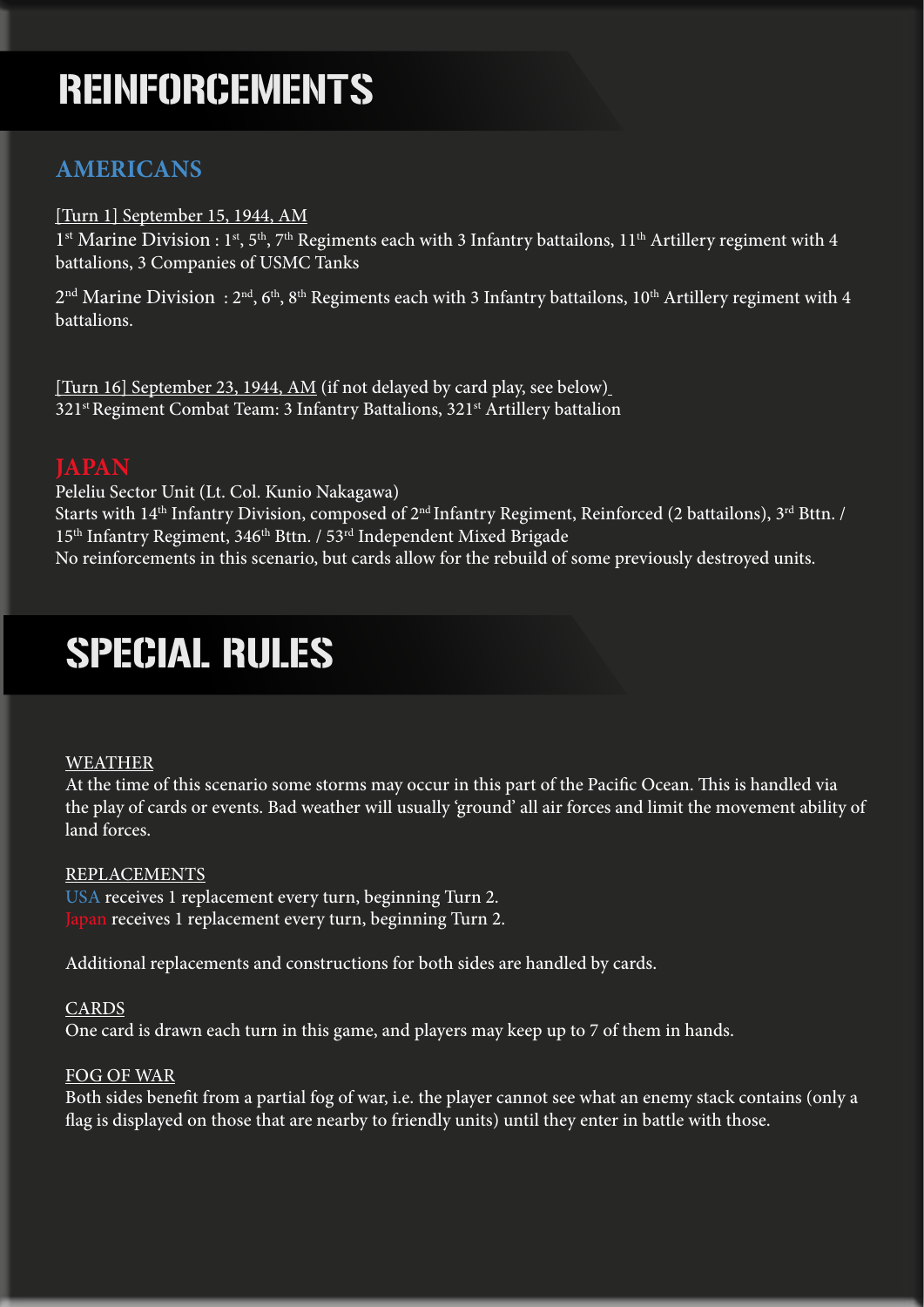# SPECIAL RULES

SUPPLY SOURCES Supply affects American units only. Their supply sources ( the landing beaches) are identified by the supply icon.

BREAKTHROUGHS In this game, breakthrough are possible if Armor units (i.e. Tanks) are present.

#### START OPTIONS

The game offers to both sides an array of different starting options, each at a cost in victory points.

The other side will not be aware of your choice, thereby creating new situations at each start of the game.

- The Americans may stay with the historical setup, request more Air Support or request more replacements.
- The Japanese may choose to stay with the Historical setup, build more bunkers, receive a small number of air units, or ask for more replacements.

All those options and gambles are yours to discover. The game's event and cards allow full replay ability thanks to the numerous various situations that they create.

NO ARMOR TERRAIN Several regions do not allow Armor units to enter. There are indicated by display of the "No Armor" icon.